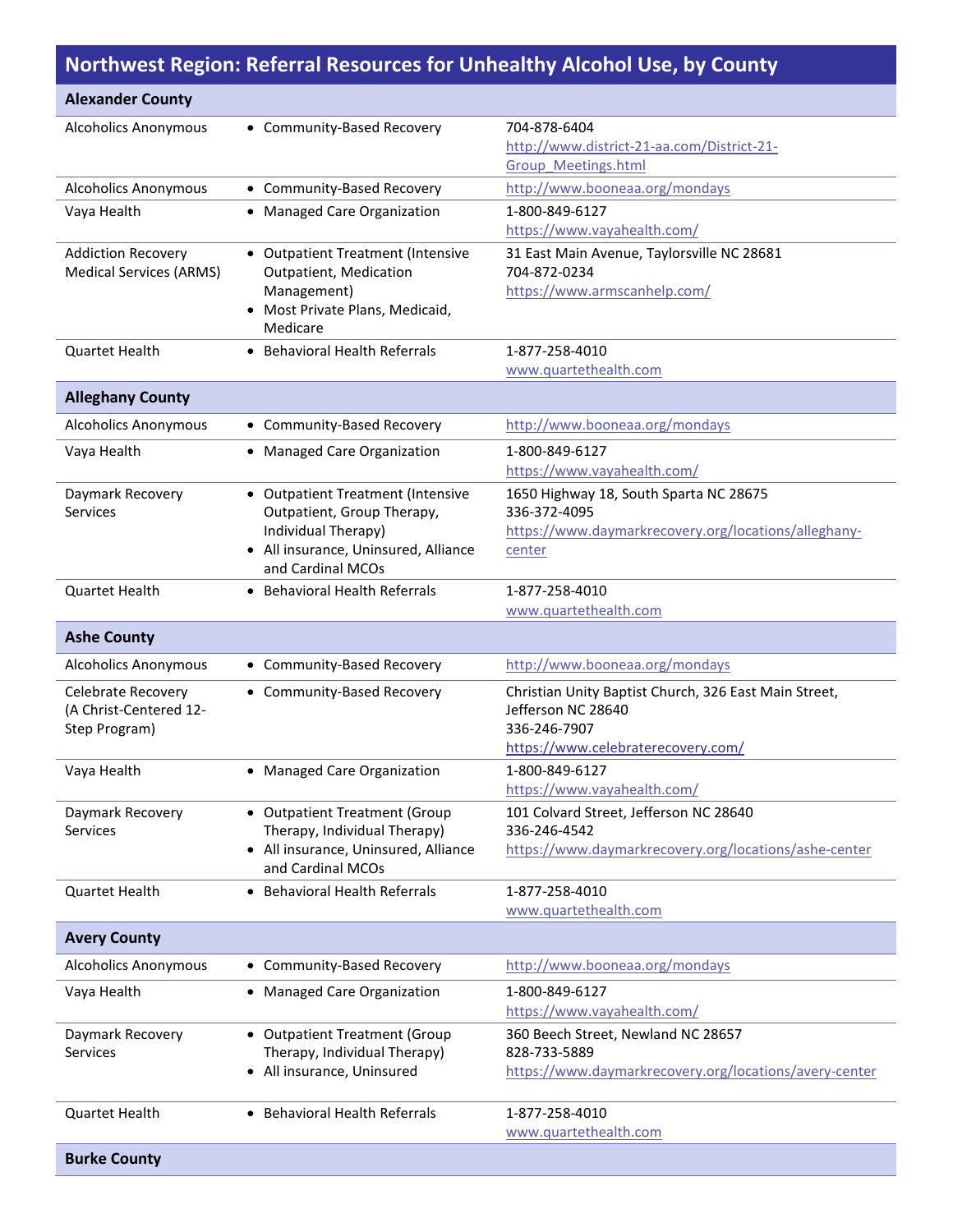| <b>Partners Behavioral</b><br>Health | • Managed Care Organization                                            | 1-888-235-4673<br>https://www.partnersbhm.org/            |
|--------------------------------------|------------------------------------------------------------------------|-----------------------------------------------------------|
| Flynn Recovery                       | • Mixed Treatment                                                      | 721 West Union Street, Morganton NC 28655                 |
| Community                            |                                                                        | 828-437-9491                                              |
|                                      |                                                                        | https://www.burkerecovery.com/flynn-recovery              |
| <b>Burke Recovery</b>                | • Outpatient Treatment (Individual                                     | 203 White Street, Morganton NC 28655                      |
|                                      | Therapy, Group Therapy)                                                | 828-433-1221                                              |
|                                      | • State Funding, Medicaid, Sliding<br>Scale Self-Pay, No Private Plans | https://www.burkerecovery.com/about                       |
| Quartet Health                       | • Behavioral Health Referrals                                          | 1-877-258-4010                                            |
|                                      |                                                                        | www.quartethealth.com                                     |
| <b>Caldwell County</b>               |                                                                        |                                                           |
| Celebrate Recovery                   | • Community-Based Recovery                                             | Whitnell Pentecostal Holiness Church, 1890 Conley Springs |
| (A Christ-Centered 12-               |                                                                        | Road, Lenoir NC 28645                                     |
| Step Program)                        |                                                                        | 828-201-7203                                              |
|                                      |                                                                        | https://www.celebraterecovery.com/                        |
| Celebrate Recovery                   | • Community-Based Recovery                                             | Crossroads Community Church, 1421 Cajah Mountain Road,    |
| (A Christ-Centered 12-               |                                                                        | Hudson NC 28638                                           |
| Step Program)                        |                                                                        | 828-879-4149                                              |
|                                      |                                                                        | https://www.celebraterecovery.com/                        |
| Celebrate Recovery                   | • Community-Based Recovery                                             | Day 3 Church, 4365 Hickory Blvd, Granite Falls NC 28630   |
| (A Christ-Centered 12-               |                                                                        | 336-575-9169                                              |
| Step Program)                        |                                                                        | https://www.celebraterecovery.com/                        |
| Vaya Health                          | • Managed Care Organization                                            | 1-800-849-6127                                            |
|                                      |                                                                        | https://www.vayahealth.com/                               |
| RHA Health Services--                | • Inpatient Treatment (Inpatient                                       | 2415 Morganton Blvd, SW Lenoir NC 28645                   |
| <b>Foothills Regional</b>            | Detox, Intensive Outpatient)                                           | 828-394-5563                                              |
| <b>Treatment Center</b>              | • Medicaid, Uninsured. No Private<br>Plans                             | https://rhahealthservices.org/caldwell-c3/#frtc           |
| Quartet Health                       | • Behavioral Health Referrals                                          | 1-877-258-4010                                            |
|                                      |                                                                        | www.quartethealth.com                                     |
| <b>Catawba County</b>                |                                                                        |                                                           |
| Celebrate Recovery                   | • Community-Based Recovery                                             | Christ Church, 2416 Zion Church Road, Hickory NC 28602    |
| (A Christ-Centered 12-               |                                                                        | 828-294-6858                                              |
| Step Program)                        |                                                                        | https://www.celebraterecovery.com/                        |
| <b>SMART Recovery</b>                | • Community-Based Recovery                                             | 1104 A Conover Blvd, Conover NC 28613                     |
|                                      |                                                                        | https://www.smartrecovery.org/                            |
| Partners Behavioral                  | • Managed Care Organization                                            | 1-888-235-4673                                            |
| Health                               |                                                                        | https://www.partnersbhm.org/                              |
| Integrated Care of                   | • Outpatient Treatment (Intensive                                      | 425 7th Avenue SW Hickory NC 28602                        |
| <b>Greater Hickory</b>               | Outpatient, Group Therapy,                                             | 828-322-5915                                              |
|                                      | Individual Therapy)                                                    | https://www.integratedcarehickory.com/what-we-do          |
|                                      | • Private Insurance,                                                   |                                                           |
|                                      | Medicare/Medicaid, willing to                                          |                                                           |
|                                      | work with uninsured                                                    |                                                           |
| <b>Cognitive Connection</b>          | • Outpatient Treatment (Intensive                                      | 929 15th Street NE Ste 100, Hickory NC 28601              |
|                                      | Outpatient, Individual Therapy)                                        | 828-327-6026                                              |
|                                      |                                                                        | https://www.thecogcon.com/recovery                        |
| <b>Cognitive Connection</b>          | • Outpatient Treatment (Intensive                                      | 4330 Viola Sipe Drive, Conover NC 28613                   |
|                                      | Outpatient, Individual Therapy)                                        | 828-327-6026                                              |
|                                      |                                                                        | https://www.thecogcon.com/recovery                        |
| <b>Quartet Health</b>                | • Behavioral Health Referrals                                          | 1-877-258-4010                                            |
|                                      |                                                                        | www.quartethealth.com                                     |
| <b>Davidson County</b>               |                                                                        |                                                           |
|                                      | • Community-Based Recovery                                             | 704-332-4387                                              |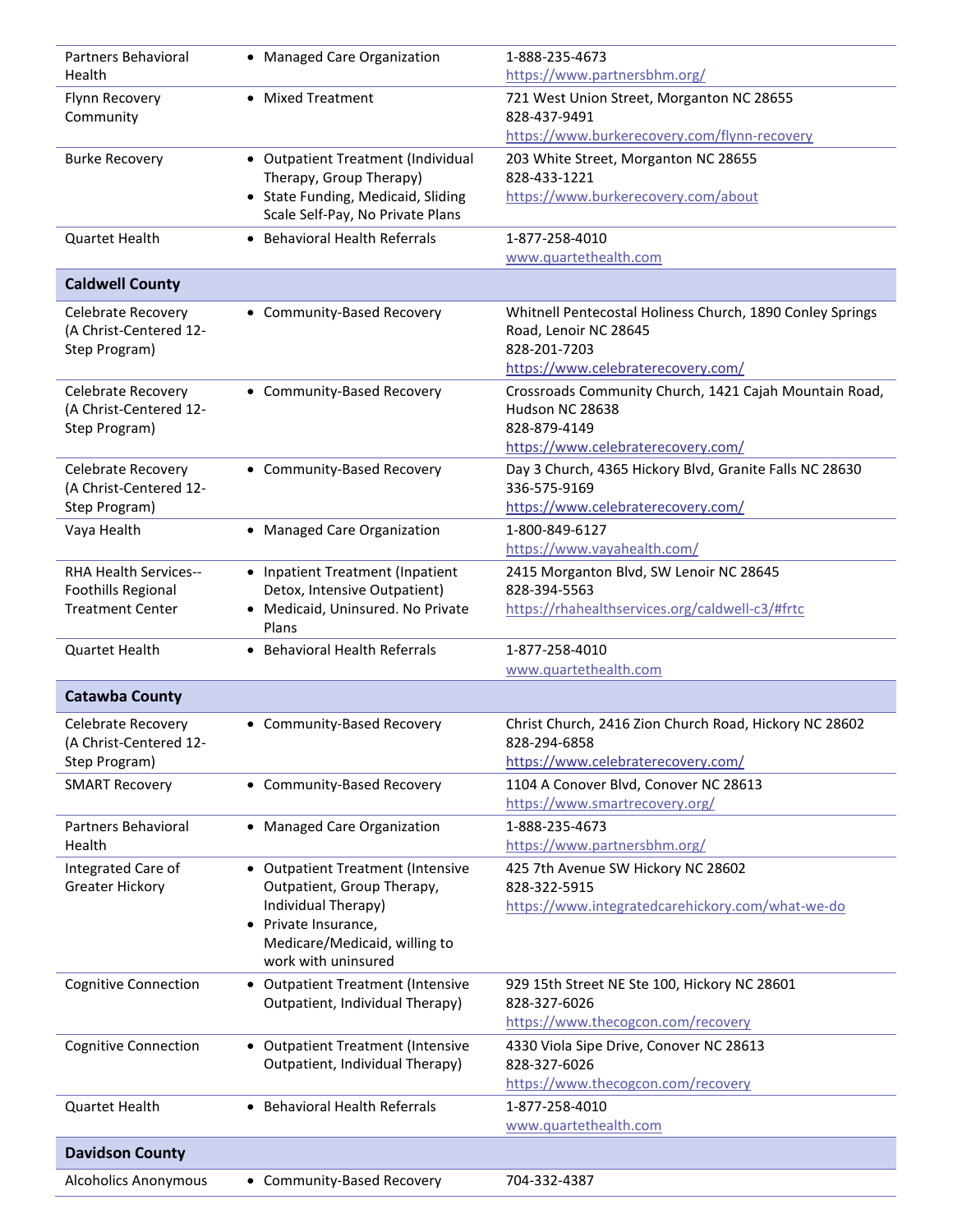|                                         |                                                               | https://www.aanc24.org/aa-meeting-schedule                             |
|-----------------------------------------|---------------------------------------------------------------|------------------------------------------------------------------------|
| <b>Cardinal Innovations</b>             | • Managed Care Organization                                   | 1-800-939-5911                                                         |
|                                         |                                                               | https://www.cardinalinnovations.org/About                              |
| Daymark Recovery                        | • Outpatient Treatment (Intensive                             | 1104A South Main Street, Lexington NC 27292                            |
| <b>Services</b>                         | Outpatient)                                                   | 336-242-2450                                                           |
|                                         | • All insurance, Uninsured, Alliance                          | https://www.daymarkrecovery.org/locations/davidson-                    |
|                                         | and Cardinal MCOs                                             | center                                                                 |
| Four Directions/Life Skills             | • Outpatient Treatment (Individual<br>Therapy, Group Therapy) | 9 West Third Street, Lexington NC 27292<br>336-224-0863 / 336-786-5855 |
|                                         | · BCBS, Aetna, Medcost, Optim                                 | https://fourdirectionscounseling.org/substance-use-                    |
|                                         | Health, United                                                | treatment/                                                             |
| Daymark Recovery                        | • Inpatient Treatment (Detox)                                 | 1104B South Main Street, Lexington NC 27292                            |
| Services (Facility-Based                | • All insurance, Uninsured, Alliance                          | 336-300-8826                                                           |
| Crisis Center)                          | and Cardinal MCOs                                             | https://www.daymarkrecovery.org/locations/fbc-davidson                 |
| A Path of Hope                          | • Inpatient Treatment (Inpatient                              | 1675 E. Center Street, Lexington NC 27292                              |
|                                         | Rehabilitation-no Detox)                                      | 336-248-8914                                                           |
|                                         | • Cardinal Innovations and Sandhills<br><b>MCO</b>            | http://www.apathofhope.org/                                            |
| Quartet Health                          | <b>Behavioral Health Referrals</b><br>$\bullet$               | 1-877-258-4010                                                         |
|                                         |                                                               | www.quartethealth.com                                                  |
| <b>Davie County</b>                     |                                                               |                                                                        |
|                                         |                                                               |                                                                        |
| <b>Alcoholics Anonymous</b>             | • Community-Based Recovery                                    | 704-878-6404<br>http://www.district-21-aa.com/District-21-             |
|                                         |                                                               | <b>Group Meetings.html</b>                                             |
| Celebrate Recovery                      | • Community-Based Recovery                                    | Blaise Baptist Church, 134 Blaise Church Road, Mocksville              |
| (A Christ-Centered 12-                  |                                                               | <b>NC 27028</b>                                                        |
| Step Program)                           |                                                               | 336-602-8133                                                           |
|                                         |                                                               | https://www.celebraterecovery.com/                                     |
| <b>SMART Recovery</b>                   | • Community-Based Recovery                                    | 113 Mill Street, Mocksville NC 27028                                   |
|                                         |                                                               | https://www.smartrecovery.org/                                         |
| Daymark Recovery                        | • Outpatient Treatment (Intensive                             | 377 Hospital Street Suite 100, Mocksville NC 27028                     |
| Services                                | Outpatient, Group Therapy)<br>• All insurance, Uninsured      | 336-751-5636<br>https://www.daymarkrecovery.org/locations/davie-center |
| <b>Cardinal Innovations</b>             | • Managed Care Organization                                   | 1-800-939-5911                                                         |
|                                         |                                                               | https://www.cardinalinnovations.org/About                              |
| <b>Quartet Health</b>                   | • Behavioral Health Referrals                                 | 1-877-258-4010                                                         |
|                                         |                                                               | www.quartethealth.com                                                  |
| <b>Forsyth County</b>                   |                                                               |                                                                        |
| <b>Alcoholics Anonymous</b>             | • Community-Based Recovery                                    | 336-725-6031                                                           |
|                                         |                                                               | https://aanorthcarolina.org/meetings/?tsml-                            |
|                                         |                                                               | region=winston-salem                                                   |
| Celebrate Recovery                      | • Community-Based Recovery                                    | Pinedale Christian Church, 3395 Peters Creek Parkway,                  |
| (A Christ-Centered 12-                  |                                                               | Winston Salem NC 27127                                                 |
| Step Program)                           |                                                               | 336-788-7600                                                           |
|                                         |                                                               | https://www.celebraterecovery.com/                                     |
| Celebrate Recovery                      | • Community-Based Recovery                                    | First Christian Church of Clemmons, 6131 Frye Bridge Road,             |
| (A Christ-Centered 12-<br>Step Program) |                                                               | Clemmons NC 27012<br>336-972-6659                                      |
|                                         |                                                               | https://www.celebraterecovery.com/                                     |
| Recovery Dharma                         | • Community-Based Recovery                                    | Full Life Counseling, 983 Mar-Don Drive, Winston Salem NC              |
| (Buddhist-oriented                      |                                                               | 27104                                                                  |
| Recovery)                               |                                                               | https://recoverydharma.org/about                                       |
|                                         |                                                               |                                                                        |
| <b>Cardinal Innovations</b>             | • Managed Care Organization                                   | 1-800-939-5911                                                         |
|                                         |                                                               | https://www.cardinalinnovations.org/About                              |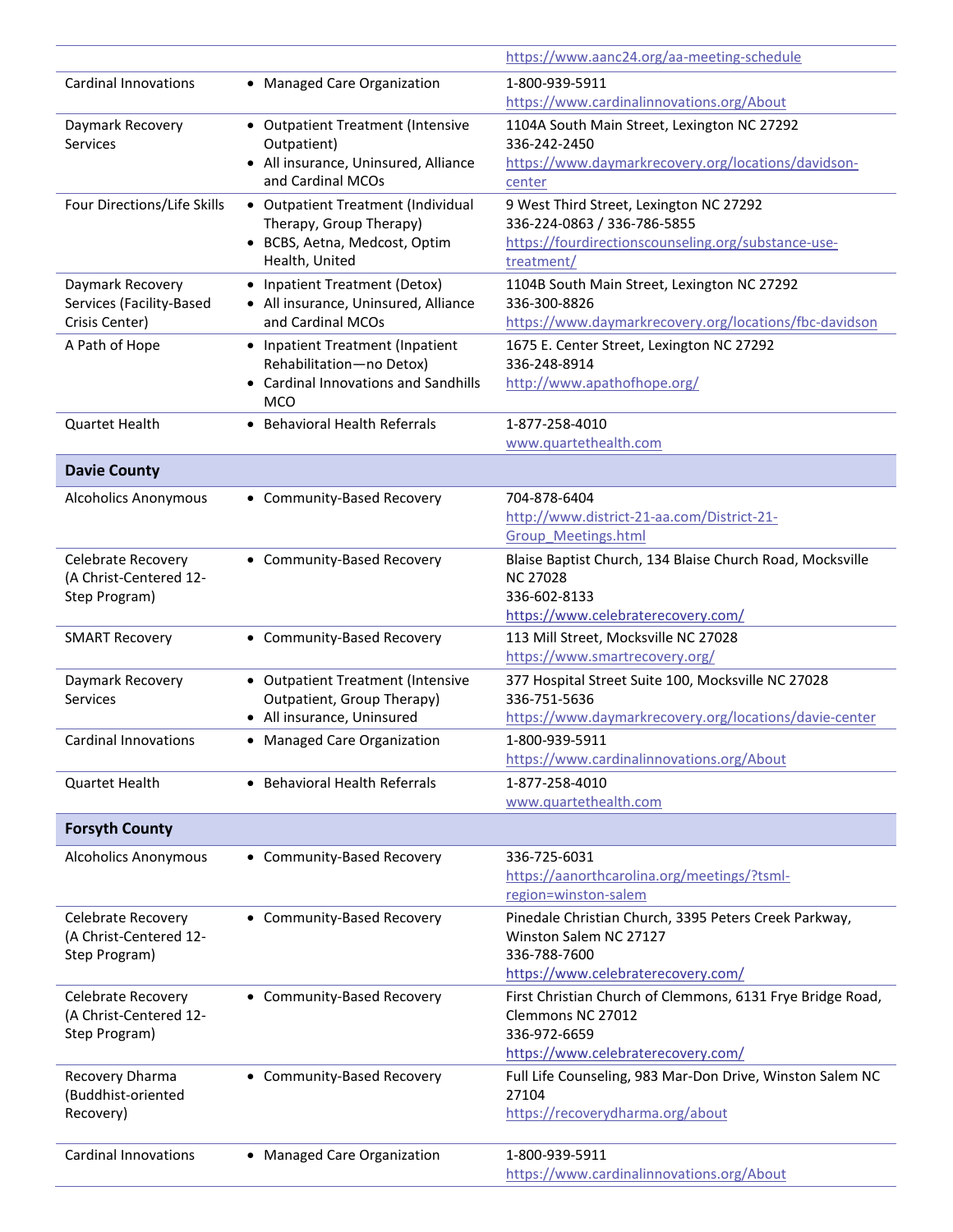| Daymark Recovery<br><b>Services</b>                                  | • Outpatient Treatment (Intensive<br>Outpatient, Group Therapy)<br>• All insurance, Uninsured, Alliance<br>and Cardinal MCOs                      | 650 North Highland Avenue Suite 100, Winston-Salem NC<br>27101<br>336-607-8523<br>https://www.daymarkrecovery.org/locations/forsyth-center                                 |
|----------------------------------------------------------------------|---------------------------------------------------------------------------------------------------------------------------------------------------|----------------------------------------------------------------------------------------------------------------------------------------------------------------------------|
| <b>Insight Human Services</b>                                        | • Outpatient Treatment (Intensive<br>Outpatient, Group Therapy)                                                                                   | 665 West Fourth Street, Winston Salem NC 27101<br>336-725-8389<br>https://insightnc.org/                                                                                   |
| Wake Forest Baptist<br>Health--Chemical<br>Dependency Program        | • Outpatient Treatment (Intensive<br>Outpatient, Medication-Assisted<br>Therapy)                                                                  | 1 Medical Center Blvd, Winston Salem NC 27157<br>336-716-4551<br>https://www.wakehealth.edu/Specialty/p/Psychiatry-and-<br>Behavioral-Medicine/Chemical-Dependency-Program |
| <b>Four Directions</b>                                               | • Outpatient Treatment (Individual<br>Therapy, Group Therapy)<br>· BCBS, United, MedCost, Sliding<br>Scale for Uninsured                          | 8005 North Point Blvd Ste A, Winston-Salem NC 27106<br>336-631-8904 / 336-786-5855<br>https://fourdirectionscounseling.org/substance-use-<br>treatment/                    |
| <b>Addiction Recovery Care</b><br><b>Association (ARCA)</b>          | • Inpatient Treatment (Detox, 14-<br>day Inpatient Rehabilitation)<br>• Private Insurance, willing to work<br>with uninsured                      | 1931 Union Cross Road, Winston Salem NC 27107<br>336-784-9470<br>http://www.arcanc.org/                                                                                    |
| Quartet Health                                                       | • Behavioral Health Referrals                                                                                                                     | 1-877-258-4010<br>www.quartethealth.com                                                                                                                                    |
| <b>Iredell County</b>                                                |                                                                                                                                                   |                                                                                                                                                                            |
| <b>Alcoholics Anonymous</b>                                          | • Community-Based Recovery                                                                                                                        | 704-878-6404<br>http://www.district-21-aa.com/District-21-<br><b>Group Meetings.html</b>                                                                                   |
| Celebrate Recovery<br>(A Christ-Centered 12-<br>Step Program)        | • Community-Based Recovery                                                                                                                        | Christ Church, 2172 Wilkesboro Highway, Statesville NC<br>28625<br>828-294-6858<br>https://www.celebraterecovery.com/                                                      |
| <b>Celebrate Recovery</b><br>(A Christ-Centered 12-<br>Step Program) | • Community-Based Recovery                                                                                                                        | Southside Baptist Church, 525 South Broad Street,<br>Mooresville NC 28115<br>704-663-2892<br>https://www.celebraterecovery.com/                                            |
| Celebrate Recovery<br>(A Christ-Centered 12-<br>Step Program)        | • Community-Based Recovery                                                                                                                        | The Cove Church, 197 Langtree Road, Mooresville NC 28117<br>704-655-3002<br>https://www.celebraterecovery.com/                                                             |
| Partners Behavioral<br>Health                                        | • Managed Care Organization                                                                                                                       | 1-888-235-4673<br>https://www.partnersbhm.org/                                                                                                                             |
| <b>Addiction Recovery</b><br><b>Medical Services (ARMS)</b>          | • Outpatient Treatment (Intensive<br>Outpatient, Medication<br>Management)<br>• Most Private Plans, Medicaid,<br>Medicare                         | 536 Signal Hill Drive Ext, Statesville NC 28625<br>704-872-0234<br>https://www.armscanhelp.com/                                                                            |
| Daymark Recovery<br><b>Services</b>                                  | • Outpatient Treatment (Intensive<br>Outpatient, Group Therapy,<br>Individual Therapy)<br>All insurance, Uninsured, Alliance<br>and Cardinal MCOs | 518 Signal Hill Drive Ext., Statesville NC 28625<br>704-873-1114<br>https://www.daymarkrecovery.org/locations/iredell-center                                               |
| Sunrise Clinical<br>Associates                                       | • Outpatient Treatment (Intensive<br>Outpatient, Medication-Assisted<br>Therapy)                                                                  | 708 Hartness Road Suite 708, Statesville NC 28677<br>704-380-4487<br>https://www.sunriseclinicalassociates.org/addiction-and-<br>recovery                                  |
| <b>Quartet Health</b>                                                | • Behavioral Health Referrals                                                                                                                     | 1-877-258-4010<br>www.quartethealth.com                                                                                                                                    |
| <b>Rowan County</b>                                                  |                                                                                                                                                   |                                                                                                                                                                            |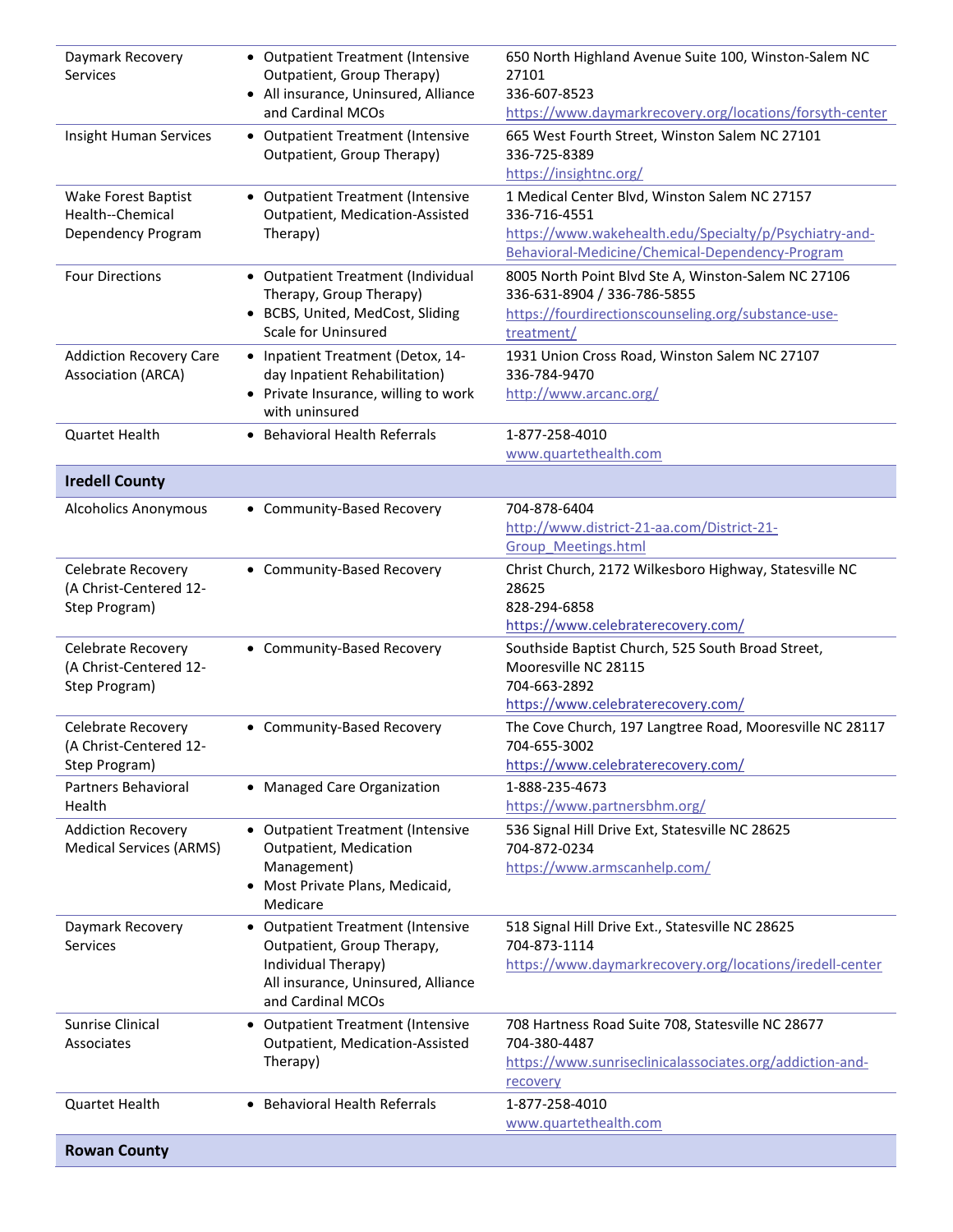| <b>Alcoholics Anonymous</b>                                   | • Community-Based Recovery                                                                                                                          | 704-878-6404<br>http://www.district-21-aa.com/District-21-<br><b>Group Meetings.html</b>                                        |
|---------------------------------------------------------------|-----------------------------------------------------------------------------------------------------------------------------------------------------|---------------------------------------------------------------------------------------------------------------------------------|
| Celebrate Recovery<br>(A Christ-Centered 12-<br>Step Program) | • Community-Based Recovery                                                                                                                          | World Hope Worship Center, 2203 Mooresville Road,<br>Salisbury NC 28146<br>704-202-7883<br>https://www.celebraterecovery.com/   |
| Celebrate Recovery<br>(A Christ-Centered 12-<br>Step Program) | • Community-Based Recovery                                                                                                                          | Trading Ford Baptist Church, 3600 Long Ferry Road,<br>Salisbury NC 28146<br>704-637-7523<br>https://www.celebraterecovery.com/  |
| <b>Cardinal Innovations</b>                                   | • Managed Care Organization                                                                                                                         | 1-800-939-5911<br>https://www.cardinalinnovations.org/About                                                                     |
| Daymark Recovery<br>Services                                  | • Outpatient Treatment (Intensive<br>Outpatient, Group Therapy,<br>Individual Therapy)<br>• All insurance, Uninsured, Alliance<br>and Cardinal MCOs | 2129 Statesville Blvd, Salisbury NC 28147<br>704-633-3616<br>https://www.daymarkrecovery.org/locations/rowan-center             |
| W.G. Hefner Veterans<br><b>Administration Hospital</b>        | • Mixed Treatment (Inpatient<br>Rehabilitation, Long-Term<br>Residential)                                                                           | 665 West Fourth Street, Winston Salem NC 27101<br>704-638-9000 Ext. 13315<br>https://insightnc.org/                             |
| Quartet Health                                                | • Behavioral Health Referrals                                                                                                                       | 1-877-258-4010<br>www.quartethealth.com                                                                                         |
| <b>Stokes County</b>                                          |                                                                                                                                                     |                                                                                                                                 |
| <b>Alcoholics Anonymous</b>                                   | • Community-Based Recovery                                                                                                                          | 336-725-6031<br>https://aanorthcarolina.org/meetings/?tsml-<br>region=winston-salem                                             |
| <b>Cardinal Innovations</b>                                   | • Managed Care Organization                                                                                                                         | 1-800-939-5911<br>https://www.cardinalinnovations.org/About                                                                     |
| Daymark Recovery<br>Services                                  | • Outpatient Treatment (Individual<br>Therapy, Group Therapy)<br>• All insurance, Uninsured, Alliance<br>and Cardinal MCOs                          | 232 Newsome Road, King NC 27021<br>336-983-0941<br>https://www.daymarkrecovery.org/locations/stokes-center                      |
| Quartet Health                                                | <b>Behavioral Health Referrals</b>                                                                                                                  | 1-877-258-4010<br>www.quartethealth.com                                                                                         |
| <b>Surry County</b>                                           |                                                                                                                                                     |                                                                                                                                 |
| <b>Alcoholics Anonymous</b>                                   | • Community-Based Recovery                                                                                                                          | 336-725-6031<br>https://aanorthcarolina.org/meetings/?tsml-<br>region=winston-salem                                             |
| Partners Behavioral<br>Health                                 | • Managed Care Organization                                                                                                                         | 1-888-235-4673<br>https://www.partnersbhm.org/                                                                                  |
| Daymark Recovery<br>Services                                  | • Outpatient Treatment (Individual<br>Therapy, Group Therapy)<br>• All insurance, Uninsured, Alliance<br>and Cardinal MCOs                          | 847 Westlake Drive, Mt. Airy NC<br>336-783-6919<br>https://www.daymarkrecovery.org/locations/surry-center                       |
| <b>Four Directions</b>                                        | • Outpatient Treatment (Intensive<br>Outpatient)                                                                                                    | 107 W Independence Blvd, Mt. Airy NC 27030<br>336-786-5855<br>https://fourdirectionscounseling.org/substance-use-<br>treatment/ |
| <b>Hope Valley</b>                                            | • Mixed Treatment (Inpatient<br>Rehabilitation, Long-Term<br>Residential, Family Therapy)                                                           | 105 County Home Road, Dobson NC 27017<br>336-386-8511<br>https://hopevalleytreatment.org/                                       |